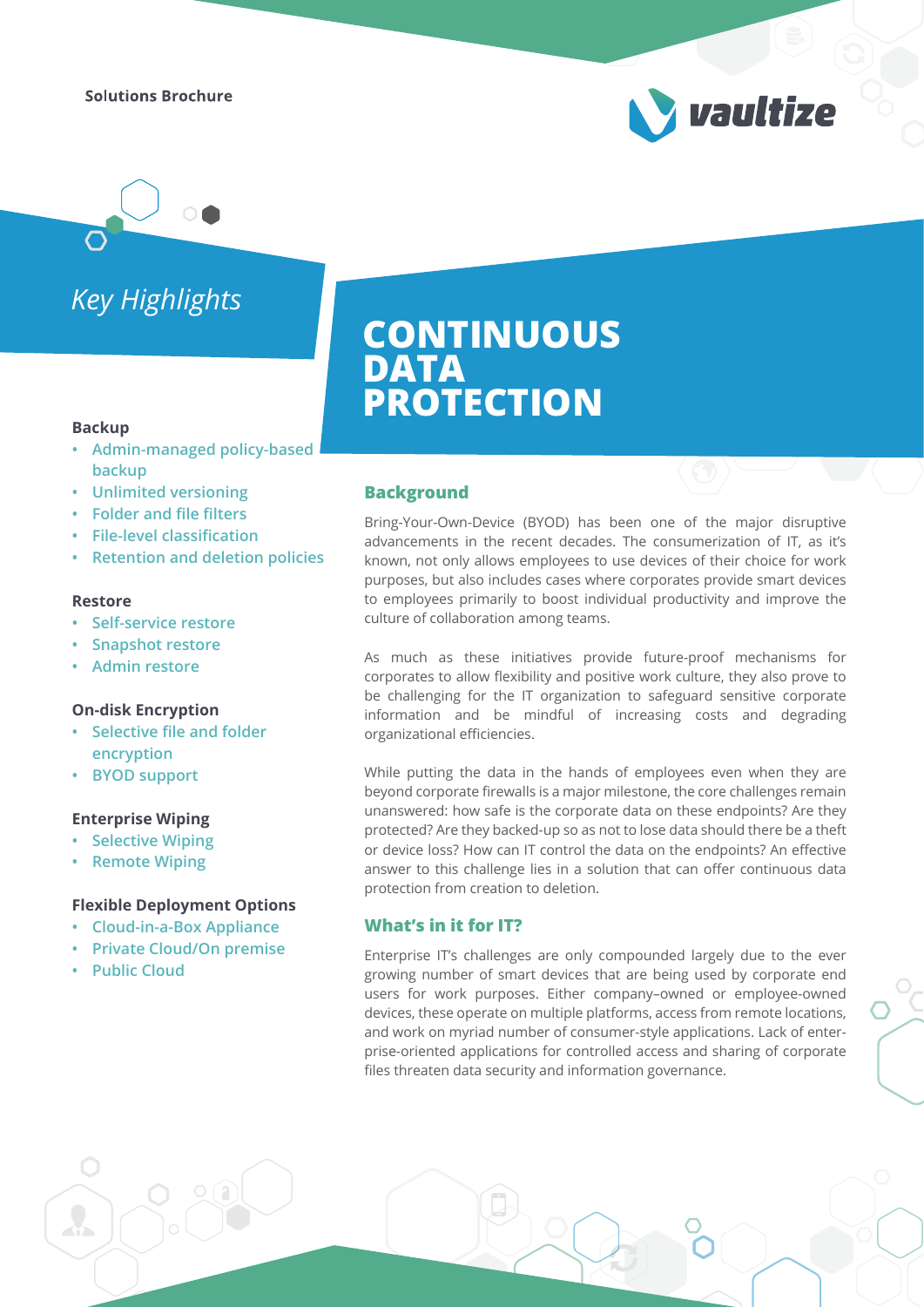### **VAULTIZE ENTERPRISE PLATFORM**



IT compliance is a key area that has come under the scanner due to the recent developments in the end user mobility. 24x7 anywhere access and sharing through consumer-style Enterprise File Sharing and Sync (EFSS) tools amplify the compliance threat, since these endpoints are beyond IT's visibility and control. In the pro-mobility work culture, what IT requires is an integrated solution that handles data from its creation to logical deletion and more importantly, protects the data along the way.

Vaultize provides policy-based and comprehensive data protection and data loss prevention. It maintains versions of the files that are being accessed, shared, created and modified by users through Vaultize. Additionally,



IT can set data protection, retention and deletion policies to backup, encrypt and securely wipe files and folders for protection of data, prevention of data loss and birth-to-death data security. Vaultize also provides backup and restore of emails and documents in Google Apps.

#### **Vaultize Enterprise Platform**

Vaultize is a leading provider of Enterprise File Sync-n-Share, Anywhere Access and Mobility solutions that enable enterprise IT with continuous data protection, data security, efficiency and control. At the core of Vaultize's offerings is the highly-secure Enterprise Platform that delivers these capabilities with end-to-end security, data loss protection and policy-based centralized administration through flexible deployment options.

Vaultize Enterprise Platform is designed to make access, sharing, modification, control and protection of unstructured data simple and easy in today's mobile enterprises. It allows the end users to quickly and easily access or share data, while the IT team remains in full control of the data flow and usage. This platform enables multiple solutions like Continuous Data Protection, Enterprise File Sharing and Sync, Managed Data Mobility, Mobile Content Management (MCM), VPN-free Anywhere Access and BYOD giving the enterprise end-to-end control over their data.

#### **Endpoint Backup**

#### **Versioning**

Vaultize enables versioning of every file and helps to make recovery efficient. Vaultize enables automatic versioning of files being accessed and shared by users, and in addition, facilitates policy-based backup of data on users' endpoints. Vaultize's efficient versioning of files stores them incrementally, and provides multiple ways to self-restore. Smart de-duplication at source combined with WAN optimization technology saves up to 90% bandwidth and storage.

#### **Policy-based backup**

Vaultize's intuitive administrative console helps to define protection policies to automatically protect files and folders on end user devices. These policies can be designed and administered for individuals and groups – allowing administrators to apply priorities based on specific organizational requirements. Vaultize enables both continuous and/or scheduled backup with the additional ability to pause and resume. Vaultize also supports backup of open files including Outlook PST very efficiently.

#### **Filtering for efficient backup**

Vaultize allows administrators to apply filters for inclusion or exclusion from certain policies for both individuals and groups. Files and folders can be selected using powerful filter patterns, including many predefined ones for popular file or folder types.

#### **Restore**

Users are given multiple restore options - a user can restore an older version of a file, or a complete point-in-time copy of data as it existed at a time in the past, or a file or folder from another device. She can also download all data from an old device to a new device. Vaultize enables end users to have access to files and versions from a web account.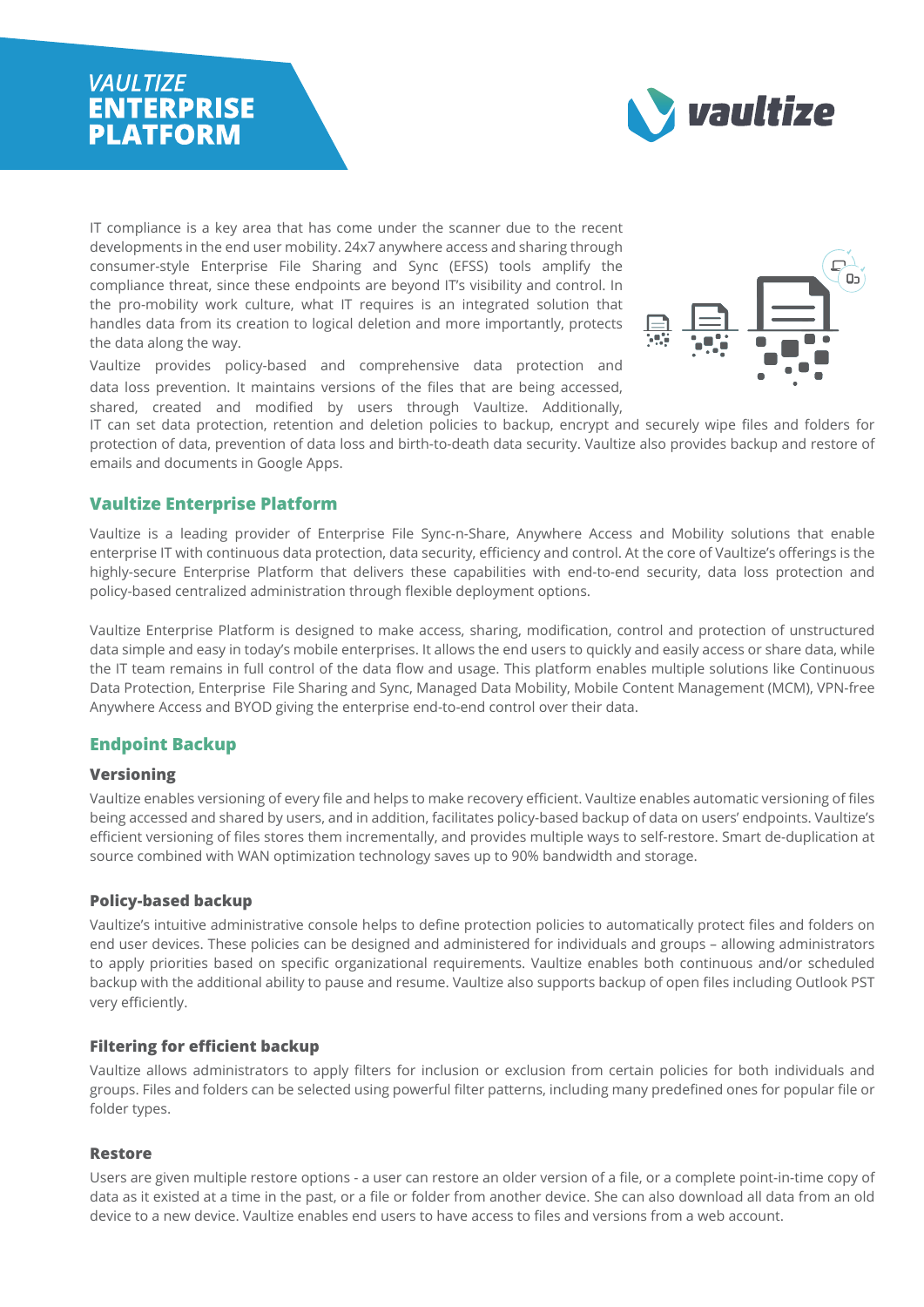

#### **Endpoint Encryption, Tracking and Wiping**

#### **Selective encryption\***

Vaultize performs policy-based file and folder encryption of on-disk data to protect it from unauthorized access after an endpoint device is either compromised, lost or stolen. The military-grade encryption is made available for files and folders on user devices and is transparent to users. Selective encryption makes it efficient than full disk encryption – consuming less resources – and makes it BYOD-friendly. Vaultize leverages time-proven technology of Windows Encrypting File System (EFS).

#### **Enterprise wiping and Device Tracking**

Enterprise wiping feature allows administrators to securely erase corporate data from any device in case of device loss or theft or user leaving the organization. Vaultize enables selective wiping of files and folders based on certain patterns and types – a feature essential for BYOD and containerization initiatives. Vaultize can also track the geographic locations, IP addresses and various other parameters of all types of devices.

#### **Google Apps Backup**

Vaultize supports versioning of Google Apps mail and documents. It is the first solution that integrates protection of business critical data on endpoints and in Google Apps on a single platform. Google Apps data is prone to data loss due to malicious destruction or user errors or erroneous software. Enterprises can choose to retain a copy of their Google Apps data and reduce the risk of data loss.



(\*) Available on Windows